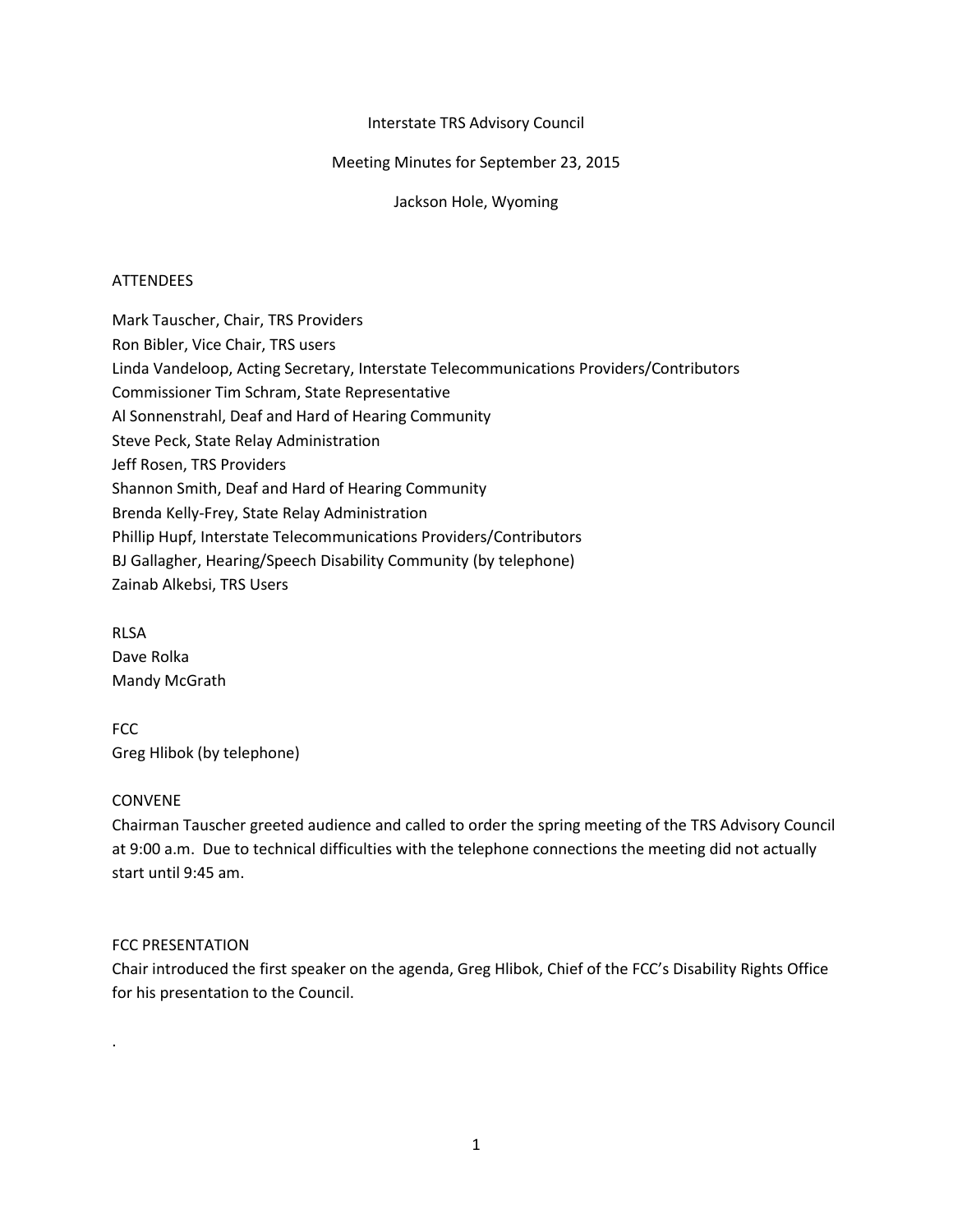**New ACE Platform** – ACE is a video access reference technology platform (previously called VATRP). The platform is being built by VTCSecure who was awarded the long term contract with long term goals in May 2015 working with TCS Associates, Gallaudet University the national technical Institute of the Deaf, Rochester Institute of Technology. The open source platform will include implementations for mobile platforms and desktop operating system will allow for text, voice and video communications combined in a single application. The app will allow video relay users to select from a menu of VRS providers to make a VRS call. ASL users will be able to connect directly to customer support services that provide ASL or direct video customer service.

A separate but related effort is a contract with MITRE to develop an automatic call routing system designed to automatically route video calls allowing government agencies or private business to automatically detect incoming video calls and direct them to the appropriate customer service agent, eliminating the need for a separate video phone number. Other features will be added down the road. MITRE is also conducting surveys and the plan is to release their report to the public when it is finalized.

**TRS-URD Registration Requirement** – Rolka, the database administrator will soon be releasing guidance on the timeline for populating the registration information into the database. In response to inquiries from the public regarding the need for information like last 4 digits of social security number, the FCC produced a video in ASL that can be accessed via web site. An FNPRM and Order is being reviewed by the Commissioners addressing the VRS provider petition to freeze compensation rates, a proposal for service quality improvements and the request that providers use deaf sign language interpreters.

In response to an issue raised by Al Sonnenstrahl only one relay service is eligible for reimbursement even though two are needed for people who are Deaf-Blind, Greg Hlibock said he would look into the issue.

In response to questions/concerns raised by Brenda Kelly-Frye about the appointment of a national outreach coordinator and concern over the outreach entities not having the necessary expertise to improve the effectiveness of outreach Greg Hlibock said that once the process rolls you will see deaf and hard-of-hearing representatives and user representatives are part of this effort.

In response to a concern from BJ Gallagher that the outreach program is limited to individual relay services and not all relay services Greg Hlibock said that the current national outreach program is in response to the 2013 VRS Reform order specifically related to Video Relay Service and IP Relay. But there is a pending proposal about establishing an outreach program for speech-to-speech services. Currently the outreach obligation is a state by state and depends on the STS providers in those states and we recognize that has not been effective so we are looking into the possibility of rolling that into a national speech-to-speech outreach coordination effort.

Brenda Kelly-Frey also expressed concern about the 13 cents per speech-to-speech minute allocated for outreach. Providers are doing the best they can with the limited budgets but recommended the 13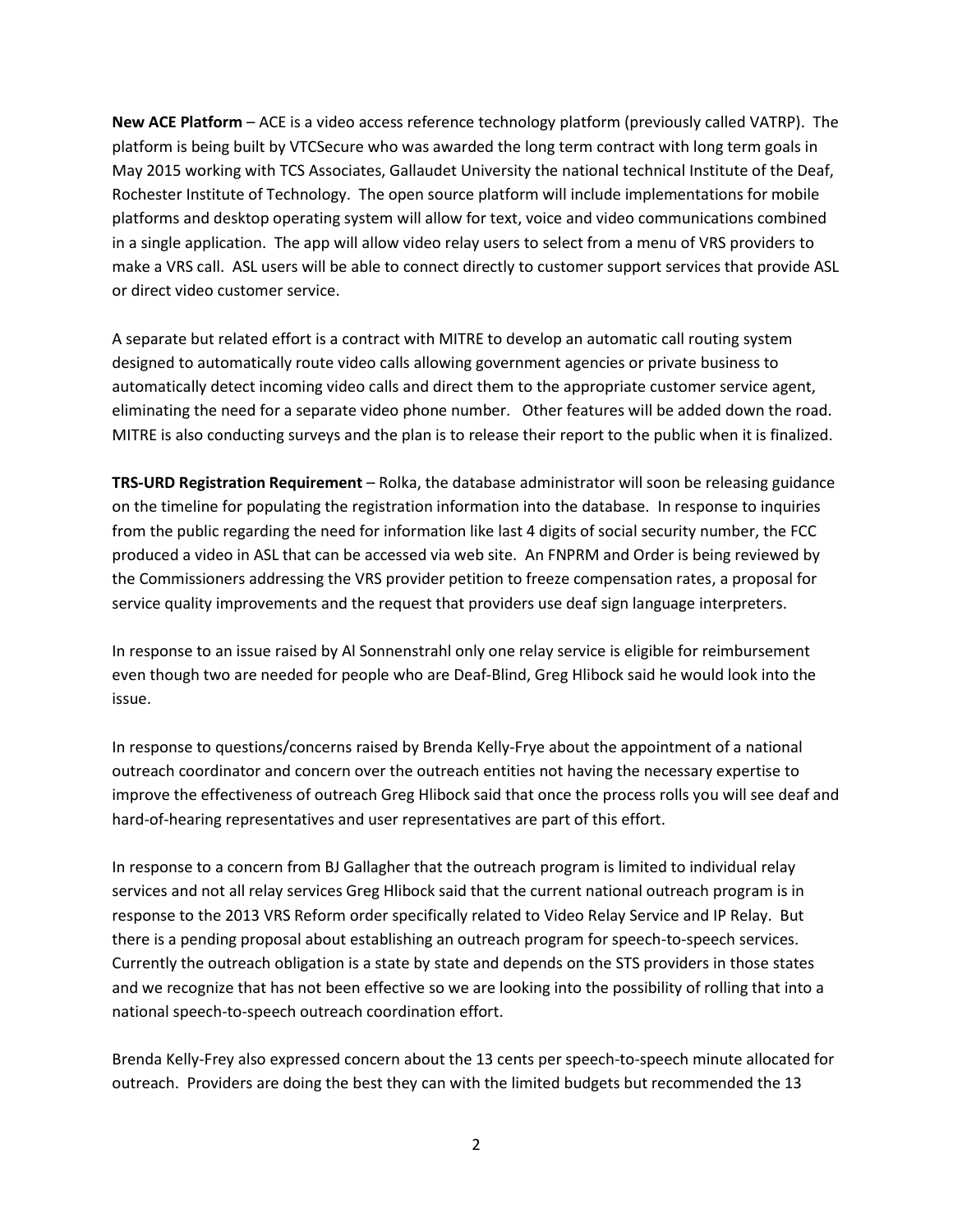cents be increased or that it become the responsibility of the FCC to do outreach to the speech disabled community nationwide.

In response to Jeff Rosen's question whether the FCC is looking at the petition for waiver of the requirement to use social security numbers in the user registration data base, Greg Hlibock acknowledged that the Commission is continuing to review but could provide no more information at this time.

#### **Dave Rolka Report**

## Annual Data Collection –

We have to do outreach to all States to get information about minutes of service and the compensation rates in the state contracts. The questionnaire will be distributed via e-mail to the States and we are hoping that everybody will respond no later than the third week of February. Every year many states do not respond because either the person who received the e-mail was the wrong person and did not forward or the person forgot until it was too late. We will have to crunch the state data and the VRS service providers' data and prepare for the meeting that happens typically the first part of April and file a report and recommendation with the FCC by May  $1<sup>st</sup>$ . We will follow up with the states who don't respond but it is important you turn the data around. Otherwise we have to acknowledge which states who didn't respond.

## Current Fund Health

Health of Fund information is available on our website and updated on a monthly basis. Some segments of the report are blacked out to protect confidentiality because those particular segments deal with services provided by two or fewer service providers. The FCC, however, receives all information. The graph in the upper right hand corner represents the balance in the fund – the money that the fund has on reserve. The scale on the left runs from approximately \$200 million down to about 50. The lowest line on the scale is about 50. And there are two lines – a red one and a blue one. The blue one represents the balance of the fund at the beginning of the month and the red one represents the balance of the fund at the end of the month – opening and closing balances of the fund. And you will see that the balance is steadily going down. That means that the reserve available to pay against liabilities is getting smaller as we go on. It is currently hovering around \$100 million. In October we expect to distribute and the providers are expecting to receive \$82 million. When we have \$100 million reserve, cash flow is important to the stability of the fund. The pie chart at the bottom gives an idea of the shares of each of the services in relation to the whole. IP-CTS minutes are by far the largest number of minutes. The next slide shows on the top shaded area the projected receipts and disbursements on a monthly basis and on the bottom the shows the actual monthly operations including balances and the differences between the projections and actual results. We are developing a website specifically targeted for members of the council and anticipate putting the contemporary version of the side on the website shortly after I get back.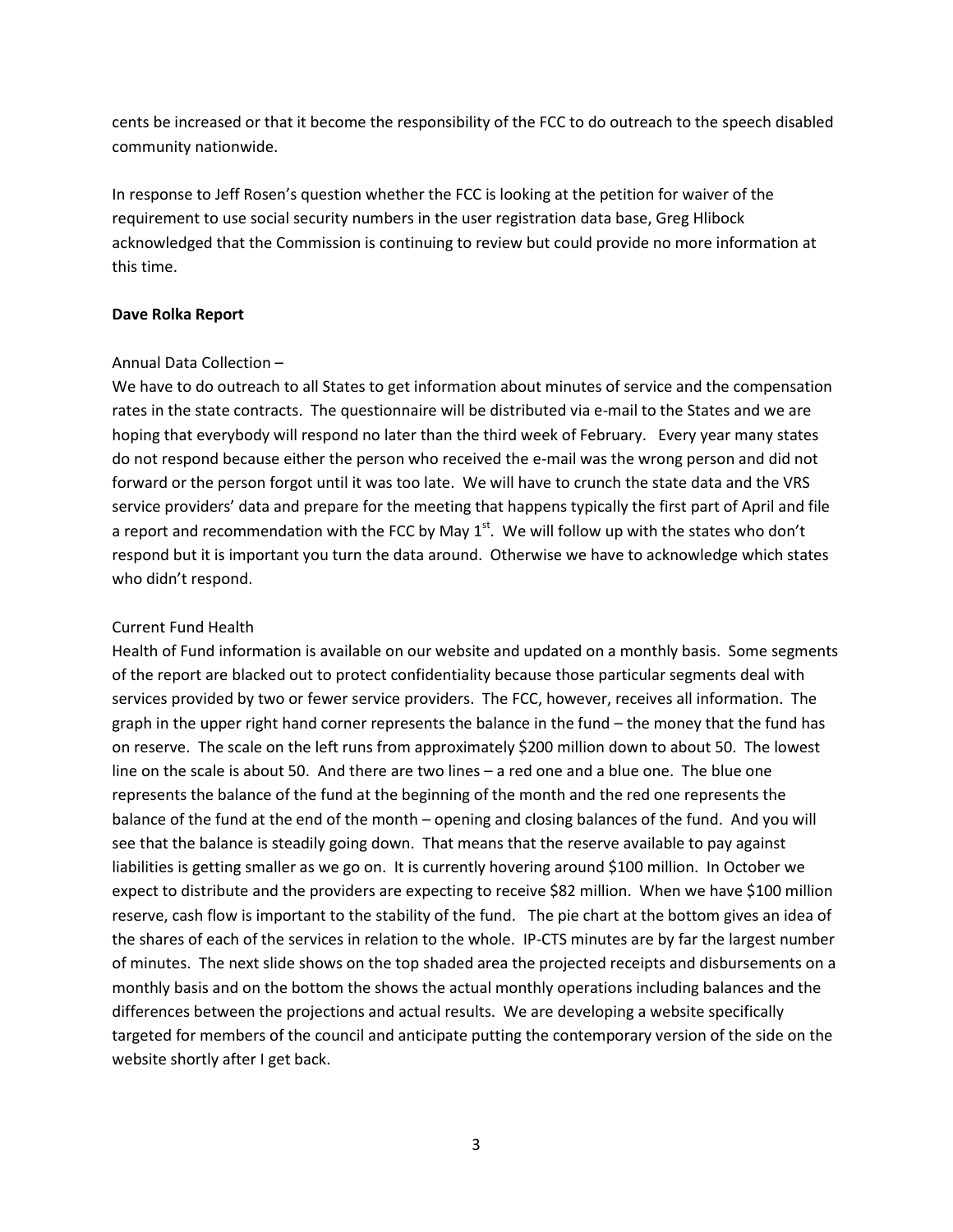Next I want to review the results of the commission's rate order. They accepted all Rolka/Loube recommendations. They adopted the recommendation that was the most consistent with the MARS rate order. There were also proposals from the VRS providers. We crunched the numbers and provided to the FCC so they would know the effect of granting that petition. The rates adopted:

| <b>Traditional TRS</b> | \$2.29                                  |
|------------------------|-----------------------------------------|
| Interstate STS         | \$3.42 (includes 1.31 for STS outreach) |
| Interstate CTS         | \$1.89                                  |
| Interstate IP CTS      | \$1.89                                  |
| Interstate IP/Relay    | \$1.37                                  |

TRS rates were set by order and can only be changed by a vote by the Commissioners.

The VRS providers have asked that the rates in effect until June 30, 2015 be frozen rather than decreasing for period ending 12/31/15 and 6/30/16 as ordered by the Commission:

|                                          | Ending  | Ending   | Ending  |
|------------------------------------------|---------|----------|---------|
|                                          | 6/30/15 | 12/31/15 | 6/30/16 |
| Tier I - $1^{st}$ 500,000 minutes        | \$5.29  | \$5.06   | \$4.82  |
| Tier II - 2nd 500,000 minutes            | \$4.82  | \$4.82   | \$4.82  |
| Tier III - over 1 million minutes \$4.25 |         | \$4.06   | \$3.78  |

Ron Bibler asked whether the fund is accruing reserves in anticipation of the rates going back up retroactively while the petition is pending. Dave Rolka said that he recommended to the FCC that the fund be allowed to grow to a reserve equivalent to two months distributions. The reserve is not there yet. It is around \$100M and we typically bring in around \$85-88M per month which is adequate to cover the distributions. Our recommendation to the FCC is to revisit the contribution factor. He further said that RLSA recommended a contribution factor recommendation on a quarterly basis but that recommendation has been under review for two years. But no specific reserve is established to address the outcome of the petition to freeze rates.

Al Sonnenstrahl raised a concern about the FCC wanting to keep the fund under \$1B and suggested the possibility of finding other ways to address the problem rather than cutting rates. He suggested that we need to spend more time and energy digging into finding the point of origin so that the intrastate IP calls can be the responsibility of the States for payout. Rolka said that this year the FCC understood that the budget would be more than a billion dollars and accepted the recommendation. Brenda Kelly-Frey speaking on behalf of NASRA said that some states are fine with the intrastate portion paid by the state but some are not because of limited budgets. Brenda asked if there are other sources of funding and are there some contributions they should be collecting but are not? Brenda also pointed out that if this requirement is given to the states it will require years before it could happen. Dave Rolka said there are at least a couple of things need to be considered. While the rules describe who is exempt from contributing, private line and shared tenant office buildings are not on the exempt list and are not contributing. This would add \$2B to the contribution base. But since the precedent has been set not to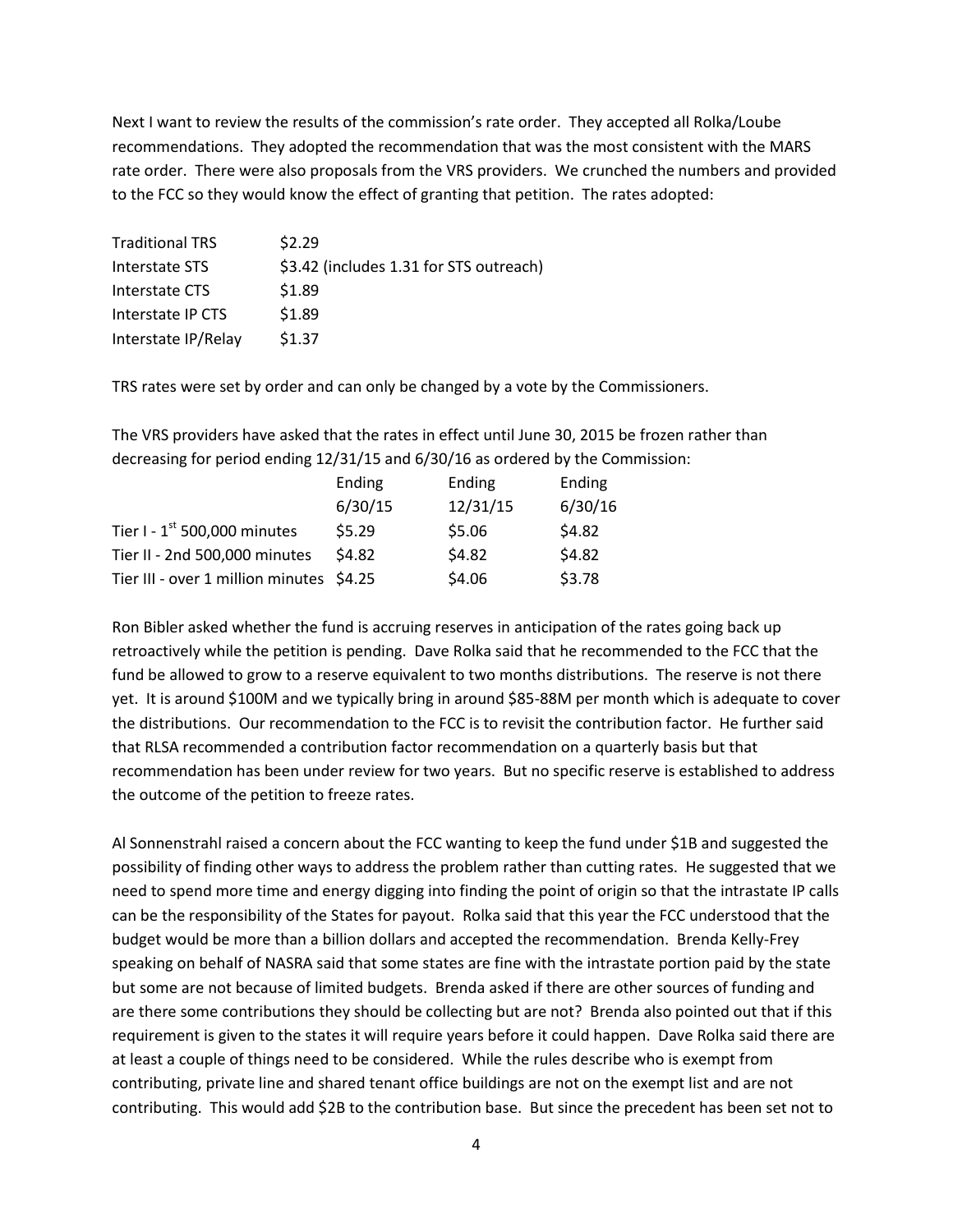bill for those services, the FCC is not willing to change. Additionally, the largest recipients of the calls are social service administration and the IRS so the FCC has initiated discussions with both organizations do discuss the idea of providing the service for themselves going forward.

We also distribute about \$33.5M for purposes other than to reimburse service providers. This includes \$10M set aside for the Deaf-Blind Equipment distribution program. TRS market agreement expense, the Pilot iTRS Outreach pilot and the VRS reform contracts for platform/TRS Registration database/access reference platform get about \$20M. This also includes managing the MITRE contracts and the VTEC contracts.

To summarize, we have asked the FCC to increase the reserve to \$161M but we are only hovering around \$110M. The net funding requirement is \$48M. The contribution base is \$164 B with a contribution factor of 1.635%.

## Audit Activity

In a typical year the Fund experiences around 10 audits. In response to a question from Tim Schram about whether there is a lot of redundancy with all these audits, Dave Rolka said that there is no overlap, they all target something different.

The Fund is subject to two separate independent annual financial audits –one by KPMG and one by an independent auditor hired by the Fund. KPMG audits the FCC's finances which includes auditing contracts like the TRS Fund. Last year there were no findings or observations related to the TRS Fund. RLSA selected Maher Duessel for the targeted in-depth audit of the TRS fund with respect to the fund's finances as well as policies and procedures. Last year the audit resulted in restatements and changed procedures. 1) The rules require us to not pay funds if the requested reimbursement is held for more than a year because of questions about the claim. Several withholdings of more than a year were on the books. Removing them resulted in an adjustment of a few million dollars. New procedures were developed that would age off those withholdings. 2) Record the full \$10M for the Deaf-Blind Equipment distribution program at the beginning of the program year rather than recording payable as each request was received. 3) Record actual information on file to date for the September  $30<sup>th</sup>$  close rather than the budgeted amount. Jeff Rosen asked if there is any review to make sure the organizations receiving the Deaf-Blind Equipment are spending the money appropriately. Dave Rolka responded that there is an audit but the Fund administrator is not directly in that loop.

The GAO audited the FCC's handling of the TRS fund which included an audit of the fund administration. GAO observed of the size of the fund grew by eight-fold between 2002 and 2013. They concluded that the FCC had not established specific high-level performance goals to guide its efforts and without those goals it is difficult to evaluate the direction of the program. The FCC is attempting to respond and is drafting goals and objectives. The GAO did not conclude that anything was broken or working improperly.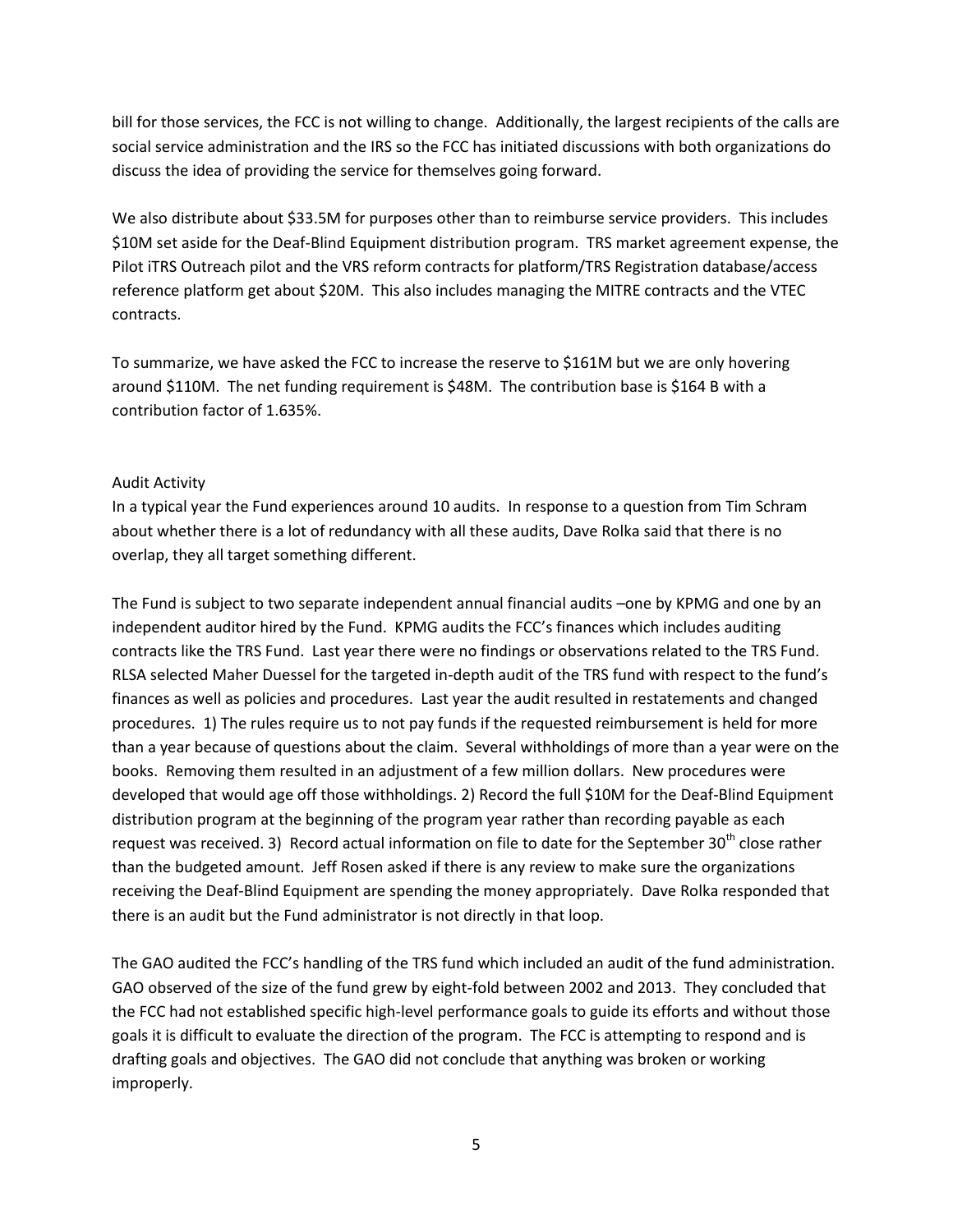The IPERIA audit looks at the statistical analysis of the fund administration accuracy. Every year Rolka/Loube prepares an audit plan and submits it to the GAO. Rolka/Loube hires an independent auditor to perform the statistical analysis. Every year the scope is expanded because the Fund is considered an at-risk program the scope continues to be expanded. If the 2015/2016 audit results in minimal findings of improper payments or calculation errors as past audits have found, the objective is to approach GAO to remove the at-risk classification. Each audit currently costs the fund over \$200,000. Jeff Rosen recommended that the Council draft a letter supporting removal of the at-risk label. Mark Tauscher suggested that this should be raised in new business.

The internal controls audit is developed annually by Rolka/Loube and reviewed by the FCC's Managing Director's Office. It is a complex risk assessment that applies to major business operations with more than 2,200 data points that have to be considered with respect to the assessment of internal risks and controls. This audit is in progress now. And none of the internal risk assessments or audits have produces any material or significant results.

Provider audits. Every March a plan must be submitted to the FCC proposing audit activities for that year. Rolka/Loube identified six audit programs but the FCC asked Rolka/Loube to hold off on one of the items because it would likely be covered by MITRE. Included in the plan are:

IP based services registration policies and procedures (the rules are significantly different than the rules for VRS and IP Relay),

IP Relay – transition to a single provider costs (to get a better handle on what changes are necessary), Follow-up on 2014 audit findings and observations, (findings have been provided to the FCC but not yet released)

Emergency Call handling policies and procedures (the FCC has expressed concern about the handling of emergency calls). Payments were withheld. The FCC has given direction to release payment to one provider and others are under review. Hopefully the audit will establish a baseline for the future., and STS Outreach receipts and uses (based on concerns expressed at council meetings that the outreach is inadequate). Question to the Council – Does it make sense to have \$10,000/month divided amongst multiple providers to generate and effective outreach program? Do you know if it is working? Is there an alternative

Overview of Demand Data

- VRS Demand The actual minutes are running slightly above the projection which means the fund is spending more money than budgeted, eating into the reserve and not making any progress building the reserve from 100 to 160.
- IP-CTS demand IP-CTS was running way ahead of budget and was threatening the viability of the fund. The FCC interim rules were overturned and the IP-CTS began to recover from the plummet and is growing again. The actual is above budget generating further deficit for the fund. IP-CTS have outstripped VRS minutes by a fairly wide margin. But the VRS is above \$4 and IP-CTS minutes are \$1.89.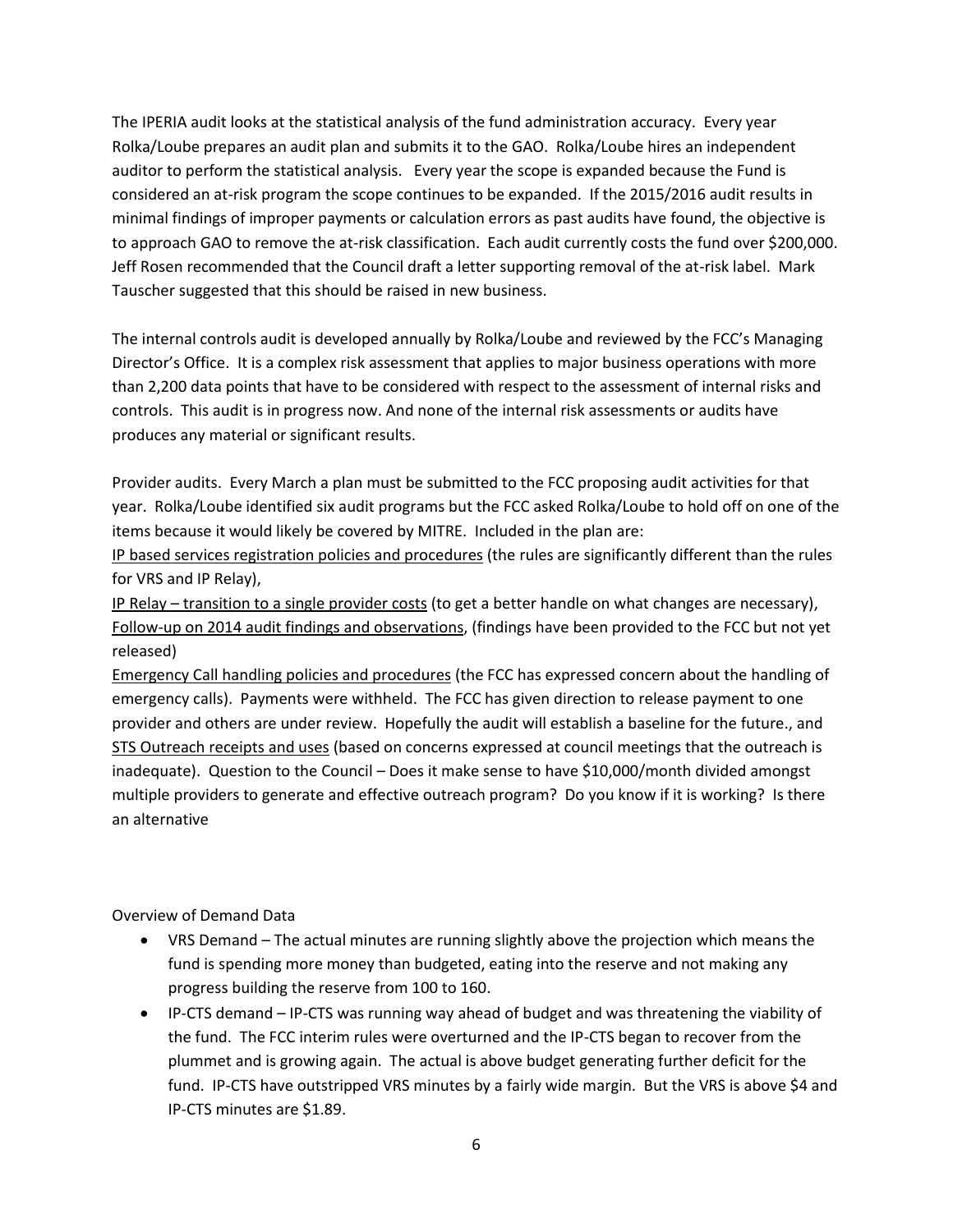• IP Relay – The decreased projection around the middle of 2015 coincides with Purple no longer providing this service leaving Sprint as the only remaining provider. The projection is 2 million minutes per month at the upper range but the actual is closer to half a million. The FCC is asking why. All the reasons so far are anecdotal and not sure to develop any statistical of Data-driven answer at this point. The FCC has requested Rolka/Loube to expand the ability to analyze the call detail records and to create a database. That data is now being complied and the analysis could likely be performed shortly. It is possible that part of the reason for the drop off is that the processing of the new registration requests is taking some time.

#### Overview of Contribution Base

In 2004 the contribution base was approximately \$82 billion. Currently the contribution base is estimated at \$64.1 billion. Part of the erosion is due to the definition of telecommunications. It is up to the entity filing the 499-A to determine the primary line of business. If the primary line of business is private line or shared tenet, the company is exempt. Several other reasons could include the freezing of the process to separate costs between state and interstate jurisdictions and how revenue in bundles is classified. Linda Vandeloop clarified that the situation has to do with revenue so the separations process would have little or no impact on the contribution base. But if customers are switching to wireless or IP from their wireline, and if the new services are not included in the base the base could decrease over time. Rolka also mentioned that of the 12,000 telcos, about 6,400 pay into the fund based on interstate and international revenue. The contribution base fluctuates month to month partially due to adjustments. One big problem occurs when there is a merger and the acquiring company does not believe it acquired the obligation to contribute to the fund.

#### STS Outreach Disbursements

There is a very small amount of money divided between a few service providers and is that an effective way to continue to pursue outreach for this program? One of the initiatives under the audit program is to review actual amount of money reimbursed historically and approach each of the STS providers to get an explanation what their outreach program looked like – what did they spend and what they spent it on. The target is to complete this prior to the April meeting.

#### URD Update

Rolka/Loube was hired by the FCC to develop the VRS user registration database. Key tasks were to confirm that the providers have received consent from their customers to share the customer information before providing it. Five pieces of information are to be collected for the data base 1)user name, 2)user's full address, 3)user's telephone number, 4) user's date of birth and 5)last 4 digits of user's social security number and will be used to confirm the identity of the person being registered but will not validate eligibility to participate in the program. The last 4 digits of the social securing number must be removed from the databases once the user's identity has been verified. This information is retained only in temporary memory and erased and written over after verification. There are weekly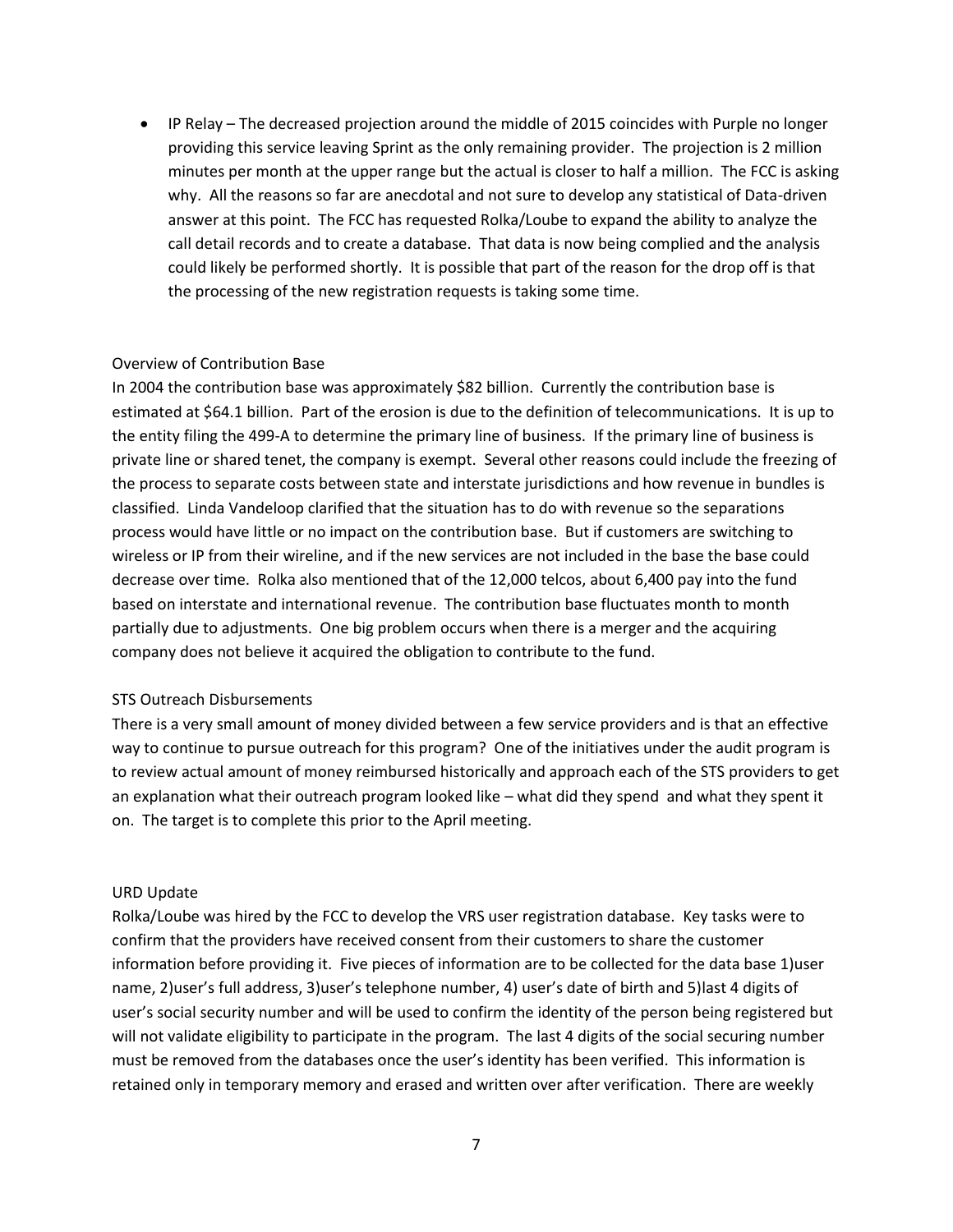calls with the service providers to work through the process of what information is needed, how it will be exchanged, what information they will get back and what to do when the validation has failed.

Service providers will provide a monthly report to Rolka/Loube on constituent activity in the registration database and Rolka Loube will let the service providers know two months before a customer's anniversary that would require to make them inactive in the registration data base in order to give the service providers time to address the problem. The first task is to build the data base then to work on the process for adds, deletes changes and modifications. Users that don't have a social security number or travel ID can still be registered. The FCC listed several documents that can be provided instead.

With respect to privacy the FCC has suggested a service referred to as BOX – a secure mechanism for the exchange of confidential information, a process the DOJ uses for their information. Negotiations are in process with BOX and contractual arrangements have been made with a third party to help with the identity validation procedures to make sure PII is purged from their system as soon as the process cycles through.

All communications with providers will require a two factor authentication. This is problematic because, after logging in with a password, they may be required to wait for a second e-mail with characters to enter before proceeding which will significantly lengthen the process. The providers have petitioned the FCC asking them to limit the information collected to exclude date of birth and social security last 4 digits but that limits the ability to authenticate. Multiple people may have the same birth date or last 4 digits.

The question came up about how to verify that the user actually knows ASL. It was suggested that we consider bringing this up at a future meeting.

Accounting Changes include adjustments to reporting to update and reconcile the budget to reported data, adjustments to reduce accruals for administrator-determined-withheld-support that are beyond 12 months, and accrue the entire \$10 Million for NDBEDP less actual distributions.

We are in the fourth year of the program. The first year is closed and just under \$7M has been spent. The second year has some outstanding audit costs and approximately \$9.5M was spent. Year there is in the process of closing but still working on reimbursement requests. Year four has just started.

The FCC asked for comments on proposed changes for the permanent program. The majority of commenters supported retaining the program structure, having one entity certify per state, six-month reporting, certification at least five years with a 90-day written notice before relinquishing certification and current entities need not reapply. Most also agree that a centralized database be created if it streamlines the reporting and reimbursement process and should allow different levels of access. The financial eligibility should be based on individual's not household income, travel should be reimbursed and no annual audit if current reporting is retained.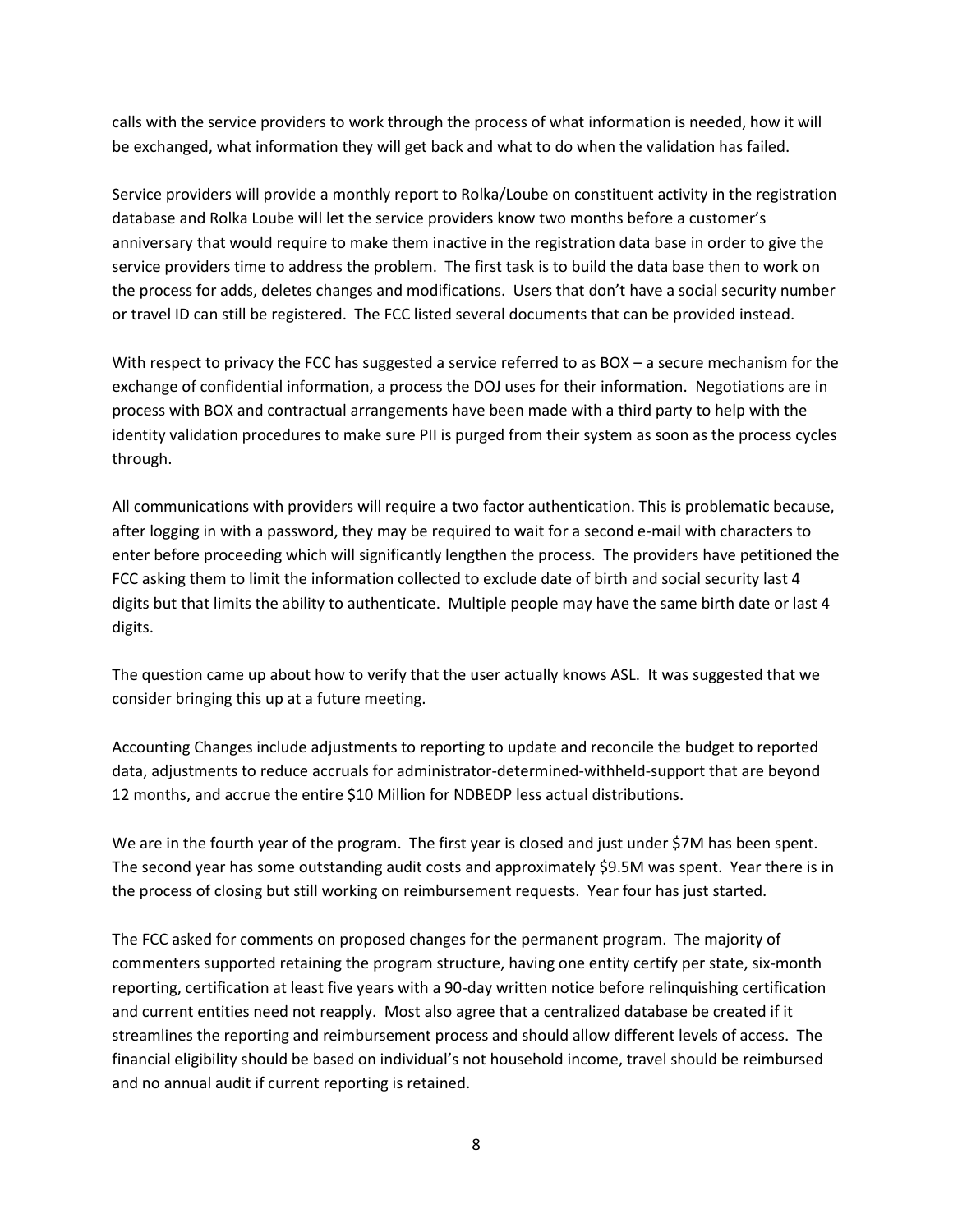Controversial issues included the timing of the FCC announcement to invite applications from new entities, whether there should be a public notice for applications to develop and maintain the database, whether the half a million national outreach budget should be cut in half and whether administrative costs should be based off entire allocated budget or the program costs.

Service provide reporting changes – It is hopeful that there will be no changes to the reporting requirements, particularly with respect to call detail records until the URD data base is on the cusp of being operational. Providers will have as close to a ninety-day notice as possible.

## New Business

Mark Tauscher said that Celia Nogales who was Secretary for the Council has resigned and Linda Vandeloop has taken her place and opened nominations for Secretary. He explained that Linda is an alternate for Celia and could continue as temporary secretary until a full member. Brenda Kelly-Frey nominated Linda Vandeloop for interim Secretary to the iTRS Council. Al Sonnenstrahl seconded. The motion passed.

The Spring council meeting will be held in Washington DC within the first 2 weeks of April. Date and logistics will be determined on one of the upcoming monthly conference calls. Brenda Kelly-Frey moved that there be a stakeholders' presentation by MITRE at the Spring meeting on the day before the formal meeting. The motion was seconded by Phil Huff. Al Sonnenstrahl proposed a friendly amendment to include a presentation by ACE. The amendment passed unanimously. The motion passed unanimously.

Brenda Kelly-Frey moved that the iTRS advisory council meet on September  $14<sup>th</sup>$  (stakeholders' meeting) and 15<sup>th</sup> (full advisory council meeting)in Annapolis, Maryland in 2016. NASRA will be meeting September 11-14. Shannon seconded the motion. The motion passed unanimously.

Jeff Rosen made a motion to have the Council send a letter to the FCC and GAO to remove the at risk designation or status for TRS and VRS. Brenda Kelly-Frey seconded. The motion passed unanimously.

Jeff Rosen suggested that any summary of the meeting submitted to the FCC include something brief encouraging the FCC to act on the proposal for rate stabilization. Mark Tauscher noted that there had been a motion at the last meeting on the same issue . Jeff Rosen suggested the Council emphasize the urgency. Mark Tauscher said that the council could send a letter and a motion was not necessary.

Tim Schram moved to close new business with no opposition.

## Public Comment

Jeremy – There should be a deaf-blind representative and an interpreter representative on the council. The FCC seems to be focusing on ACE and MITRE but needs to also be concerned about the impact of rate cuts on service quality.